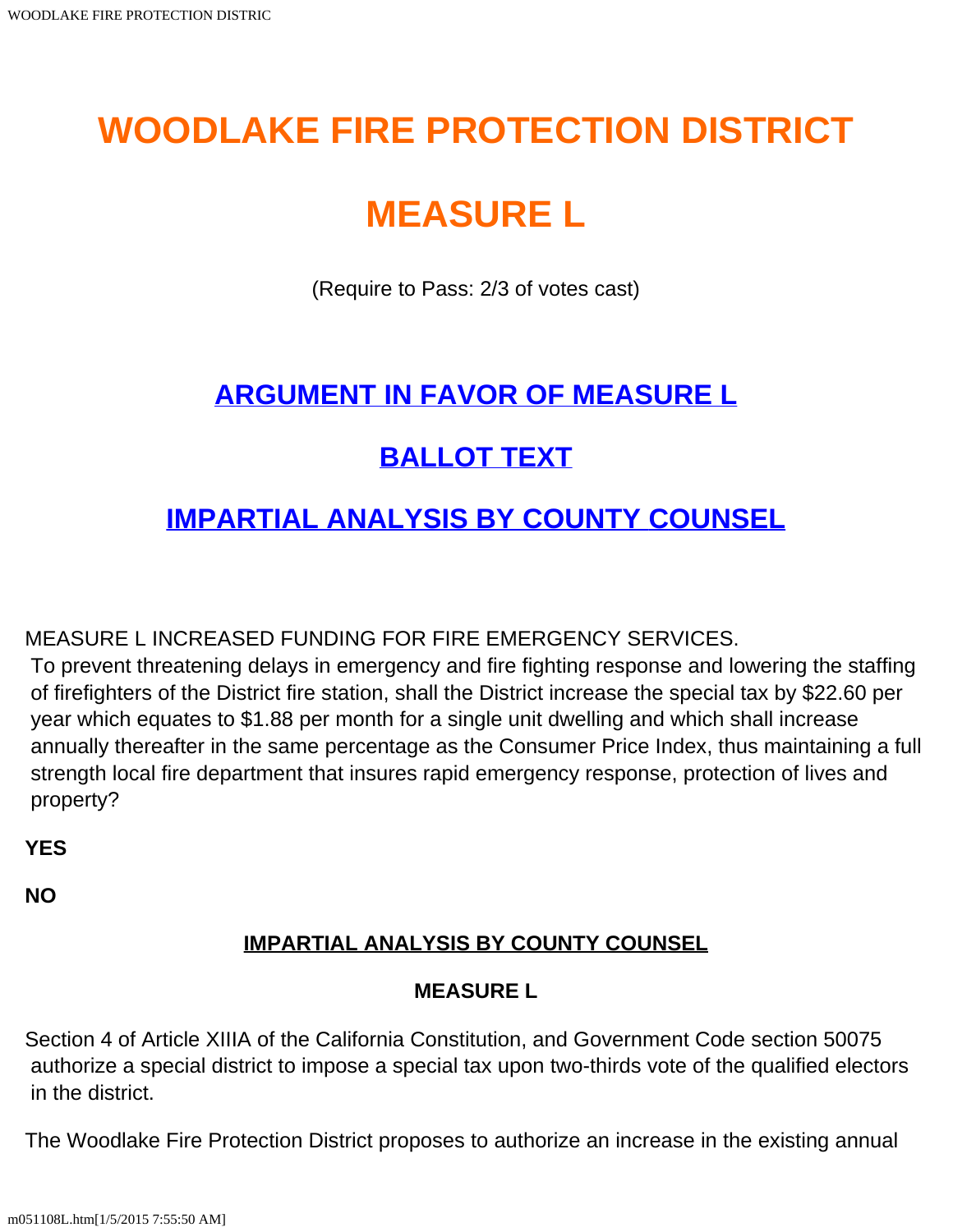WOODLAKE FIRE PROTECTION DISTRIC

 special tax on the secured tax roll commencing in the 2006-2007 fiscal year. The tax allocation per parcel will be the same allocation as used by the District under its existing tax. The tax increase for a parcel with a single unit dwelling will equate to an increase of \$22.60 per year. The tax may be adjusted each fiscal year in accordance with the average increase, if any, in the Consumer Price Index for the previous two year period, but the District may levy the tax in an amount which is less than the maximum amount authorized. The special tax shall be fixed and collected in the same manner as ad valorem property taxes are fixed and collected under provisions of the California Revenue and Taxation Code.

The measure's stated purpose is to preserve the existing equipment and staff levels in the District for emergency response, fire protection, fire fighting, and hazardous materials services.

The measure makes no change to existing law. The electors entitled to vote on this measure are the registered voters within the boundaries of the District. If the measure is not approved by at least two-thirds of the votes cast on the measure, the measure will fail and the special tax will not be implemented.

KATHLEEN BALES-LANGE

Tulare County Counsel

By: Judy Chapman

Deputy County Counsel

#### **ARGUMENT IN FAVOR OF MEASURE L**

<span id="page-1-0"></span>Woodlake Fire District is currently funded through a fire tax, and a fire assessment on properties within the boundaries of the District, The high cost of Compensation insurance, and Liability insurance, plus high cost of fuels has hinder, Woodlake Fire District budget, today we are operating at a \$30,000 deficit, and this is not healthy, for private or local government, this assessment increase is necessary to maintain current level of services. The highly trained and dedicated District personnel responds to literally hundreds of calls for fire suppression, medical aids, traffic accidents, and community assistance on a daily basis, and theirs never a fee for their services.

The propose assessment increase for a single family residence will cost \$22.60 annually or \$1.80 per month, or, 06 cents per day, small price to maintain current services as they are today.

District staffing includes a fire chief, in charge of administration and fire suppression, a captain and one fire apparatus engineer, all have first duty fire suppression and other duties, additionally